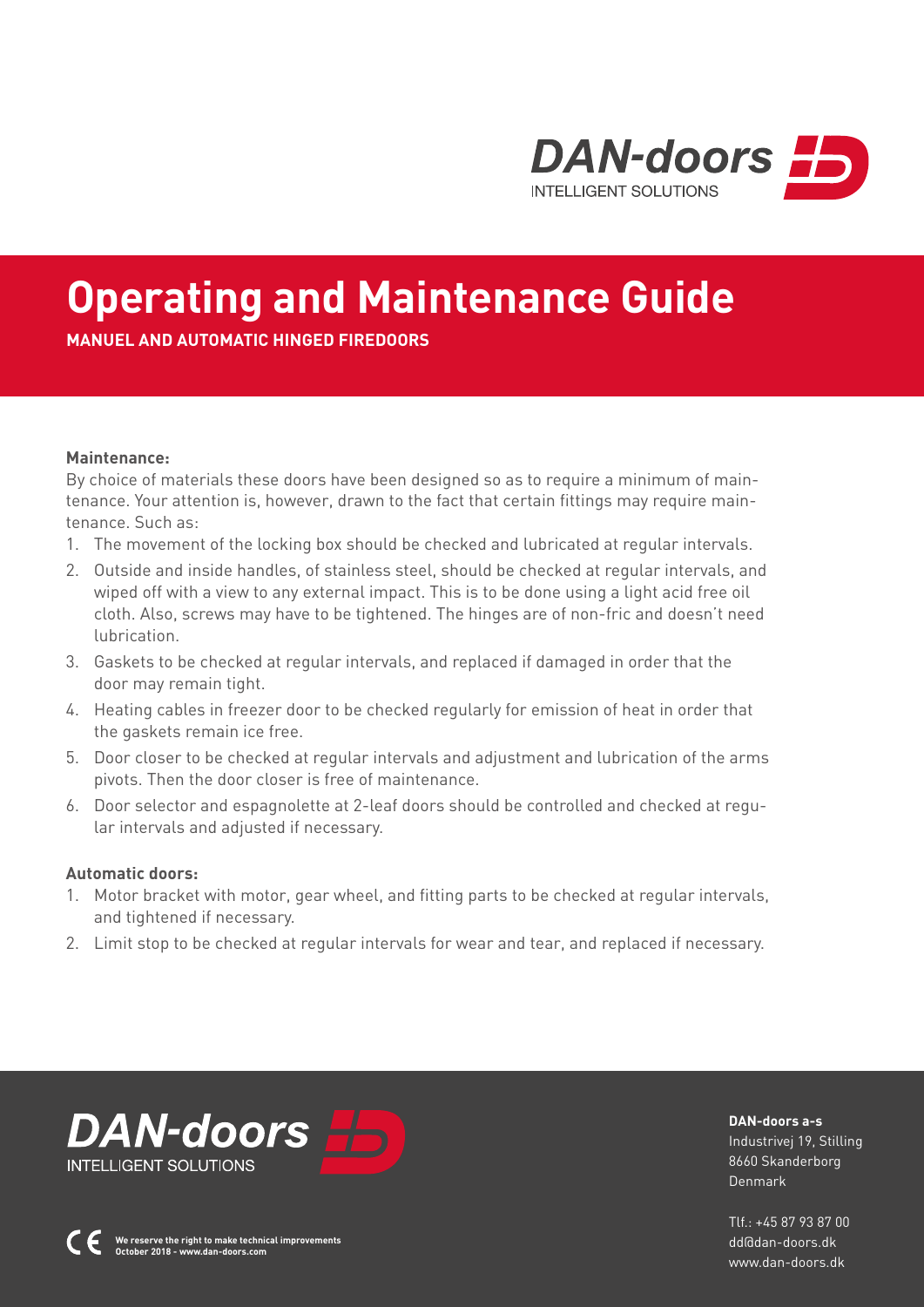

# **Operating and Maintenance Guide**

**MANUEL AND AUTOMATIC HINGED FIREDOORS**

### **Adjustment:**

- 1. Adjustment may be performed according to drawings for the particular door type.
- 2. DAN-doors Installation/Service Department may be requisitioned. Phone: +4540909967
- 3. A service and maintenance agreement may be signed with DAN-doors.

### **Cleaning:**

Detergent types referred to below shall meet the requirements prepared by the Danish Technological Institute (Teknologisk Institut).

In the food industry, there may be a requirement to the effect that the detergents used shall have been approved by the Danish Veterinary and Food Administration.

Such approval shall appear from the label, with reference to a journal number. Data sheet/supplier directions for use should always be read prior to commencing work.

### **Plastisol Coated Doors:**

| Properties:              | Tolerates water, weak acids and alkalis. The doors has an appropriate<br>surface, and is therefore easy to clean.              |
|--------------------------|--------------------------------------------------------------------------------------------------------------------------------|
| <b>Cleaning Methods:</b> | Cleaning with universal or basic detergents. Lime encrustations may<br>be removed by lime remover. Wash thoroughly with water. |
| Not resistant to:        | Strong acids and solvents.                                                                                                     |



**DAN-doors a-s** Industrivej 19, Stilling 8660 Skanderborg

Denmark

 $T1f \cdot 4587938700$ dd@dan-doors.dk www.dan-doors.dk

**We reserve the right to make technical improvements October 2018 - www.dan-doors.com**